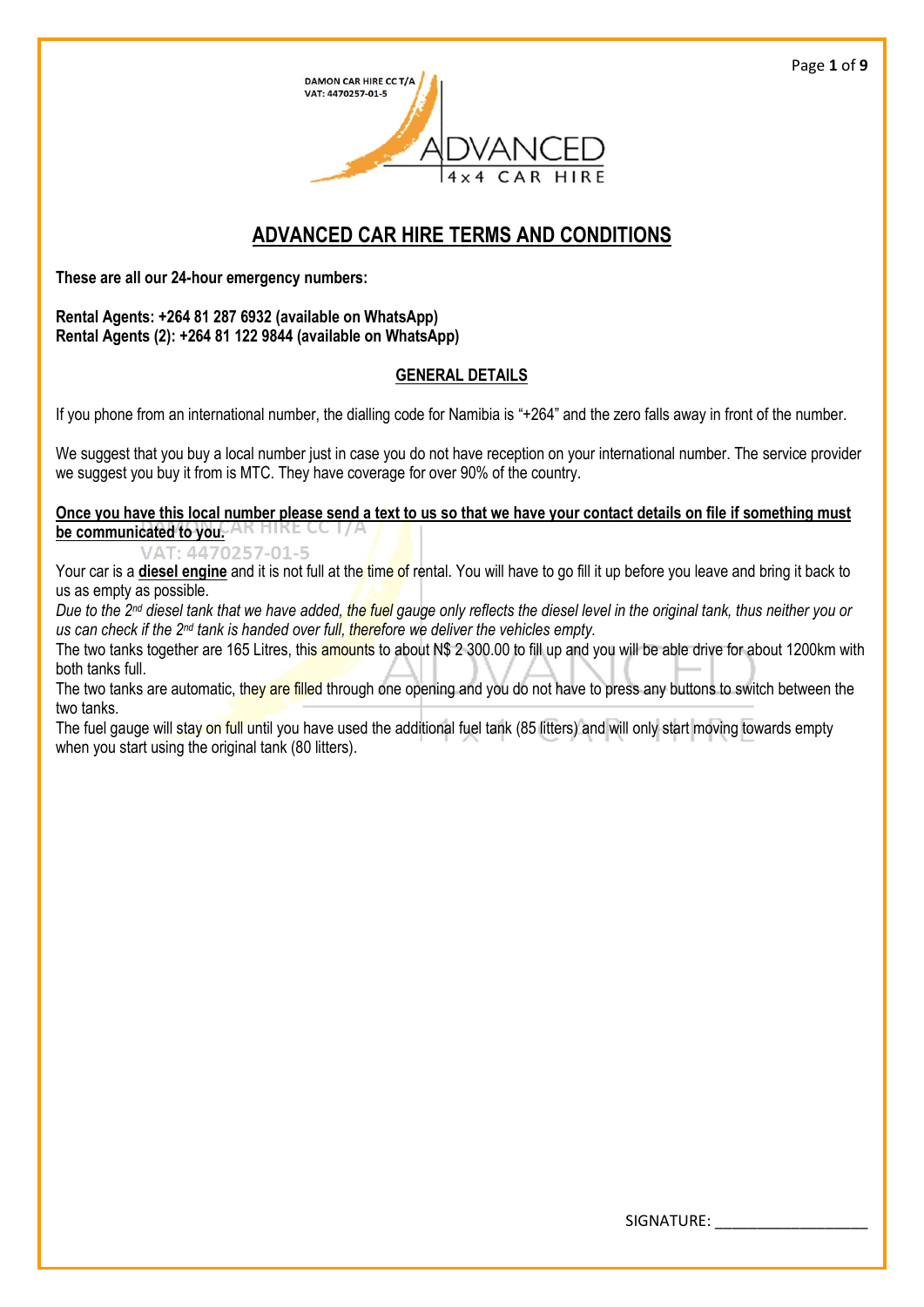## **EXCESS OPTIONS**

# **N\$ 45 000 EXCESS (TYRES AND GLASS EXCLUDED) – 2016 / 2017 / 2018 / 2019 MODELS (DOUBLE AND SINGLE CABS)**

The 45 000 excess means that in case of an accident where you were within the rules of the contract you will be held liable for the amount up to N\$ 45 000. The amount that exceeds this will be covered by Advanced Car Hire.

Any normal wear and tear on the vehicle and damages arising from normal wear and tear will be for Advanced Car Hire's account and will not be billed to the client.

The covered items exclude: Bumpers, Rims, Canopies, Camping Equipment, Personal Loss, Accommodation costs, Tow in costs, Tyres and Glass parts (if the tyre and glass waiver is not paid for), Underbody Damage, Water Damage, Theft (if keys cannot be presented) AND ALL OTHER ITEMS AS LISTED FROM PAGE 4 ONWARDS.

- You will be held liable for the full replacement value of these items
- We do not accept repaired tyres (We will not charge you for a brand-new tyre if the one you have damaged, has already been worn down. We will measure the thread left on it and charge you only for thread left on the tyre)

# **N\$ 30 000 EXCESS (TYRES AND GLASS EXCLUDED) – ALL MODELS**

The 30 000 excess means that in case of an accident where you were within the rules of the contract you will be held liable for the amount up to N\$ 30 000. The amount that exceeds this will be covered by Advanced Car Hire. Any normal wear and tear on the vehicle and damages arising from normal wear and tear will be for Advanced Car Hire's account and will not be billed to the client.

The covered items exclude: Bumpers, Rims, Canopies, Camping Equipment, Personal Loss, Accommodation costs, Tow in costs, Tyres and Glass parts (if the tyre and glass waiver is not paid for), Underbody Damage, Water Damage, Theft (if keys cannot be presented) AND ALL OTHER ITEMS AS LISTED FROM PAGE 4 ONWARDS.

- You will be held liable for the full replacement value of these items
- We do not accept repaired tyres (We will not charge you for a brand-new tyre if the one you have damaged, has already been worn down. We will measure the thread left on it and charge you only for thread left on the tyre)

# **N\$ 15 000 EXCESS (TYRES AND GLASS EXCLUDED) – ALL MODELS**

The 15 000 excess means that in case of an accident where you were within the rules of the contract you will be held liable for the amount up to N\$ 15 000. The amount that exceeds this will be covered by Advanced Car Hire. Any normal wear and tear on the vehicle and damages arising from normal wear and tear will be for Advanced Car Hire's account and will not be billed to the client.

The covered items exclude: Bumpers, Rims, Canopies, Camping Equipment, Personal Loss, Accommodation costs, Tow in costs, Tyres and Glass parts (if the tyre and glass waiver is not paid for), Underbody Damage, Water Damage, Theft (if keys cannot be presented) AND ALL OTHER ITEMS AS LISTED FROM PAGE 4 ONWARDS.

- You will be held liable for the full replacement value of these items
- We do not accept repaired tyres (We will not charge you for a brand-new tyre if the one you have damaged, has already been worn down. We will measure the thread left on it and charge you only for thread left on the tyre)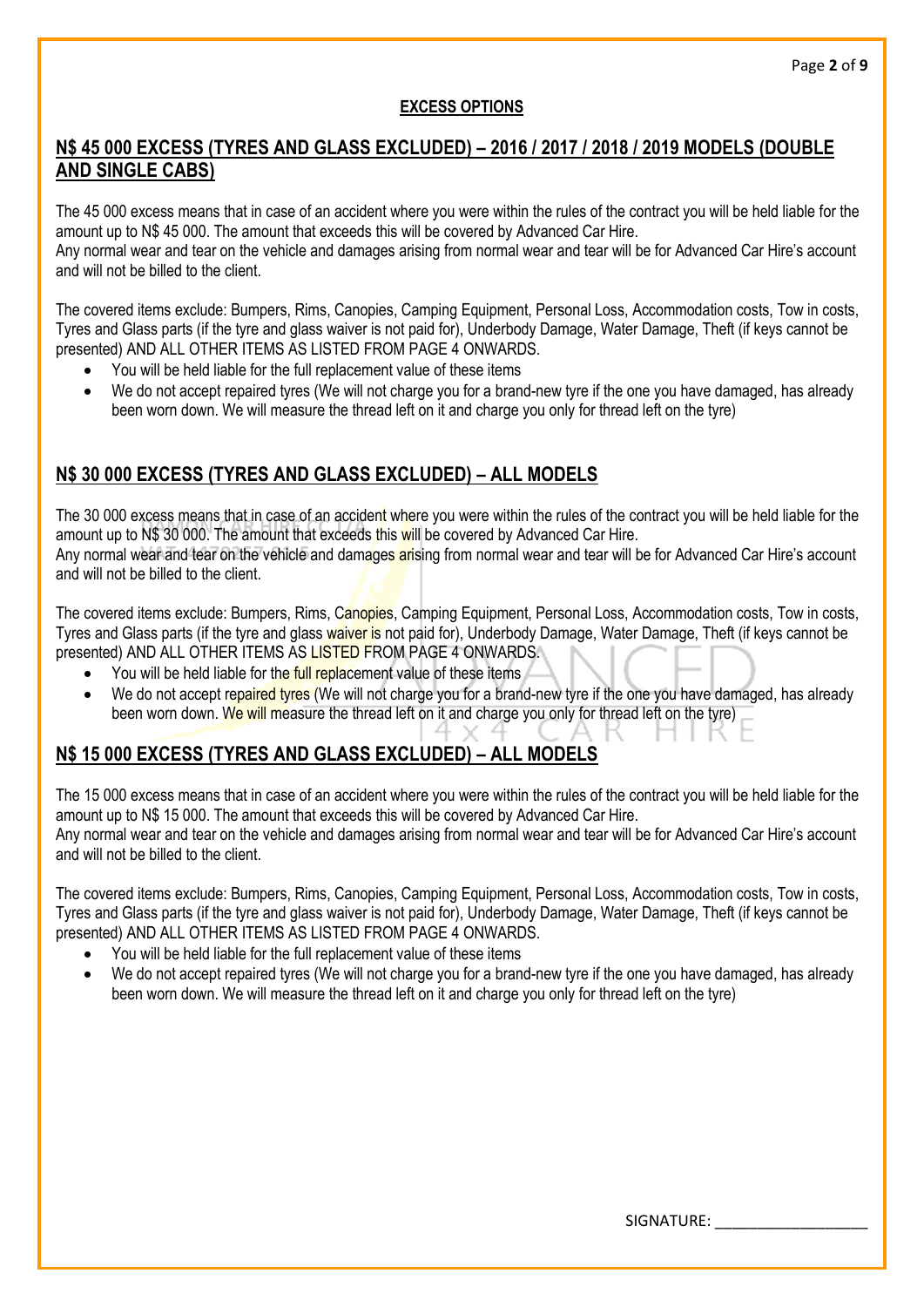# **N\$ 4500 EXCESS (TYRES AND GLASS EXCLUDED) – DOUBLE CABS (2011 – 2015 MODELS)**

The 4 500 excess means that in case of an accident where you were within the rules of the contract you will be held liable for the amount up to N\$ 4 500. The amount that exceeds this will be covered by Advanced Car Hire. Any normal wear and tear on the vehicle and damages arising from normal wear and tear will be for Advanced Car Hire's account and will not be billed to the client.

The covered items exclude: Bumpers, Rims, Canopies, Camping Equipment, Personal Loss, Accommodation costs, Tow in costs, Tyres and Glass parts (if the tyre and glass waiver is not paid for), Underbody Damage, Water Damage, Theft (if keys cannot be presented) AND ALL OTHER ITEMS AS LISTED FROM PAGE 4 ONWARDS.

- You will be held liable for the full replacement value of these items
- We do not accept repaired tyres (We will not charge you for a brand-new tyre if the one you have damaged, has already been worn down. We will measure the thread left on it and charge you only for thread left on the tyre)

# **N\$ 3750 EXCESS (TYRES AND GLASS EXCLUDED) – SINGLE CABS (2011 – 2014 MODELS)**

The 3 750 excess means that in case of an accident where you were within the rules of the contract you will be held liable for the amount up to N\$ 3 750. The amount that exceeds this will be covered by Advanced Car Hire. Any normal wear and tear on the vehicle and damages arising from normal wear and tear will be for Advanced Car Hire's account and will not be billed to the client.

The covered items exclude: Bumpers, Rims, Canopies, Camping Equipment, Personal Loss, Accommodation costs, Tow in costs, Tyres and Glass parts (if the tyre and glass waiver is not paid for), Underbody Damage, Water Damage, Theft (if keys cannot be presented) AND ALL OTHER ITEMS AS LISTED FROM PAGE 4 ONWARDS.

- You will be held liable for the full replacement value of these items
- We do not accept repaired tyres (We will not charge you for a brand-new tyre if the one you have damaged, has already been worn down. We will measure the thread left on it and charge you only for thread left on the tyre)

# **ZERO EXCESS (TYRES AND GLASS EXCLUDED) – ALL MODELS**

The Zero excess means that in case of an accident where you were within the rules of the contract you will not be held liable for any repair costs of the vehicle.

Any normal wear and tear on the vehicle and damages arising from normal wear and tear will be for Advanced Car Hire's account and will not be billed to the client.

The covered items exclude: Bumpers, Rims, Canopies, Camping Equipment, Personal Loss, Accommodation costs, Tow in costs, Tyres and Glass parts (if the tyre and glass waiver is not paid for), Underbody Damage, Water Damage, Theft (if keys cannot be presented) AND ALL OTHER ITEMS AS LISTED FROM PAGE 4 ONWARDS.

- You will be held liable for the full replacement value of these items
- We do not accept repaired tyres (We will not charge you for a brand-new tyre if the one you have damaged, has already been worn down. We will measure the thread left on it and charge you only for thread left on the tyre)

# **ADDITIONAL TYRE AND GLASS WAIVER – ALL MODELS**

You have 2 spare tyres with a rim and 1 spare tyre without a rim in your vehicle.

With this waiver you are covered for 3 damaged tyres, if four or more tyres and damaged, these will be charged to you. We will not charge you for a brand-new tyre if the one you have damaged, has already been worn down. We will measure the thread left on it and charge you only for thread left on the tyre.

This waiver covers all glass parts of the vehicle (all windows on the vehicle, all lights inside and outside, all mirrors inside and outside). It however does NOT cover the radio screen and does not cover canopy windows in the case of an accident where the canopy broke off the vehicle.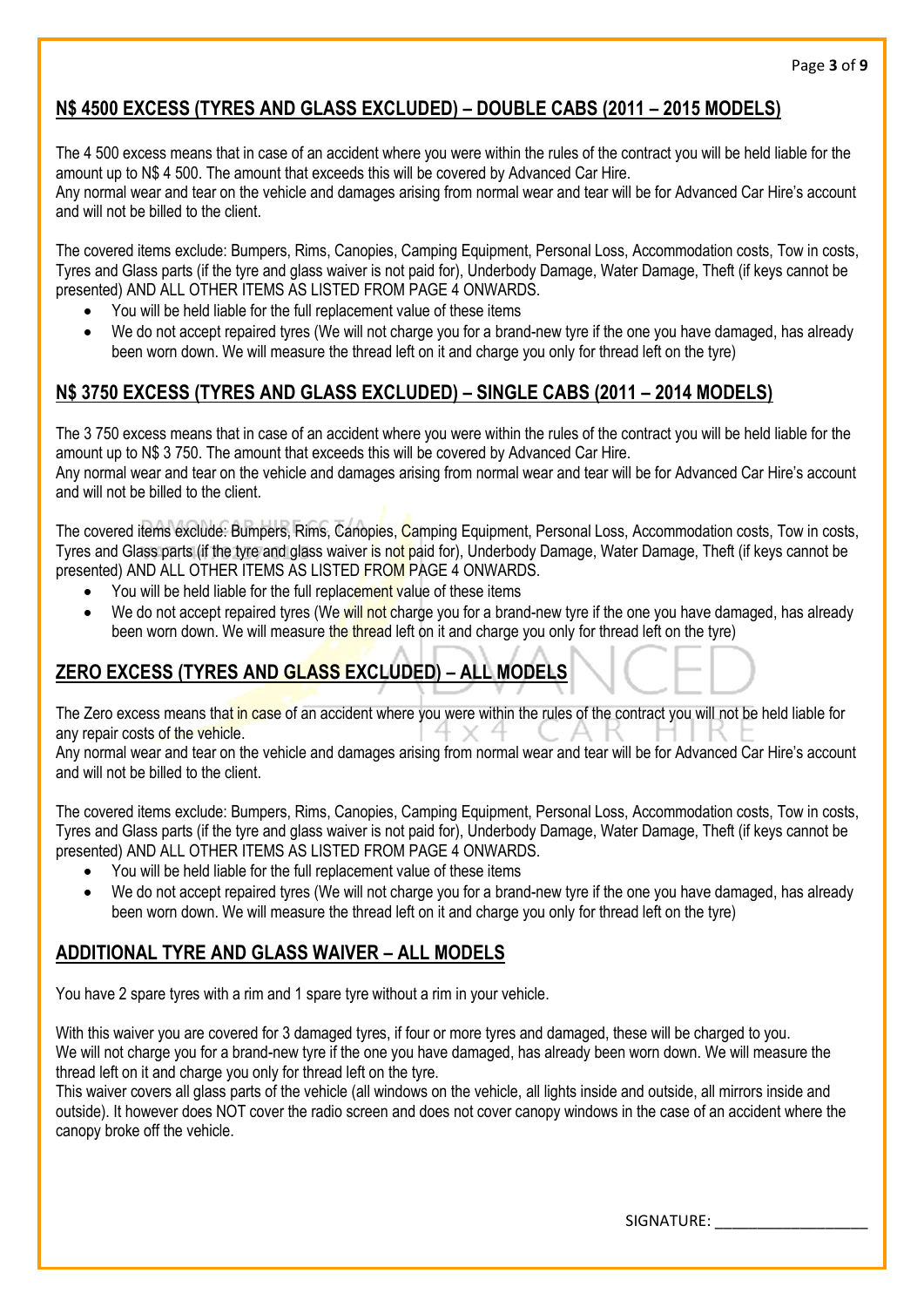### **SPEED LIMITS AND TRACKING**

Your vehicle is fitted with a tracking device. Should you have an accident and this device shows that you were over the indicated speed limits your excess waiver will not cover the damages on the vehicle. **Should an accident occur where you were within the indicated speed limits but were too fast for the road you were traveling on – your excess option will NOT cover any damages.**

#### **Our speed limits:**

- **In any town: 60km/h**
- **On any main road or highway: 120km/h (unless otherwise stated by a road sign)**
- **On any gravel road: 60km/h (grace up till 70km/h – own discretion is advised) – REGARDLESS OF ROAD SIGNS**
- **On Salt Roads (along the coast): 60km/h (grace up till 70k/h – own discretion is advised)**
- **When 4x4 is engaged (High or Low Range): 45km/h –** *PLEASE MAKE SURE THAT YOU DISENGAGE 4X4 AFTER USING IT AND THAT YOU DO NOT DRIVE FOR LONG DISTANCES WITH THE 4X4 ENGAGED. THIS WILL DAMAGE THE UNDERBODY OF THE VEHICLE AND WILL BE BILLED BACK TO YOU.*

**THE TRACKING DEVICE WILL MAKE A NOISE AS A WARNING TO YOU IN CASE OF THE FOLLOWING:**

- **WHEN 75KM/H IS EXCEEDED ON A GRAVEL ROAD**
- **WHEN 70KM/H IS EXCEEDED ON A SALT ROAD**
- **WHEN 120KM/H IS EXCEEDED ON A MAIN ROAD / HIGHWAY**
- **WHEN 45KM/H IS EXCEEDED IF 4X4 IS ENGAGED**
- **WHEN 60KM/H IS EXCEEDED IN ANY TOWN**
- **WHEN BATTERY VOLTAGE IS TOO LOW**

PLEASE DO NOT BE ALARMED WHEN THIS HAPPENS, IT IS IN PLACE FOR YOUR SAFETY AS MOST OF OUR ACCIDENTS OCCUR DUE TO SPEEDING.

**IF THE TRACKING DEVICE IS DISCONNECTED OR TAMPERED WITH IN ANY WAY THEN YOUR CONTRACT WILL BE VOID AND THE CHOSEN EXCESS WAIVER WILL NOT COVER ANY DAMAGES THAT MIGHT OCCURE.**

#### **MAKE SURE THAT THE RENTAL AGENT SHOWS YOU WHAT THIS BUZZER SOUNDS LIKE BEFORE LEAVING THE OFFICE.**

**PLEASE NOTE: THE TRACKING DEVICE IS ONLY THERE TO NOTIFY YOU WHEN YOU ARE OVERSPEEDING AND IS NOT THERE TO GOVERN YOUR SPEED.**

**THE BUZZER CAN GET FAULTY DUE TO THE VIBRATION OF THE GRAVEL ROADS THUS YOU SHOULD STILL WATCH YOUR SPEED WHILE DRIVING EVEN IF THE BUZZER IS NOT SIGNALING YOU TO SLOW DOWN.**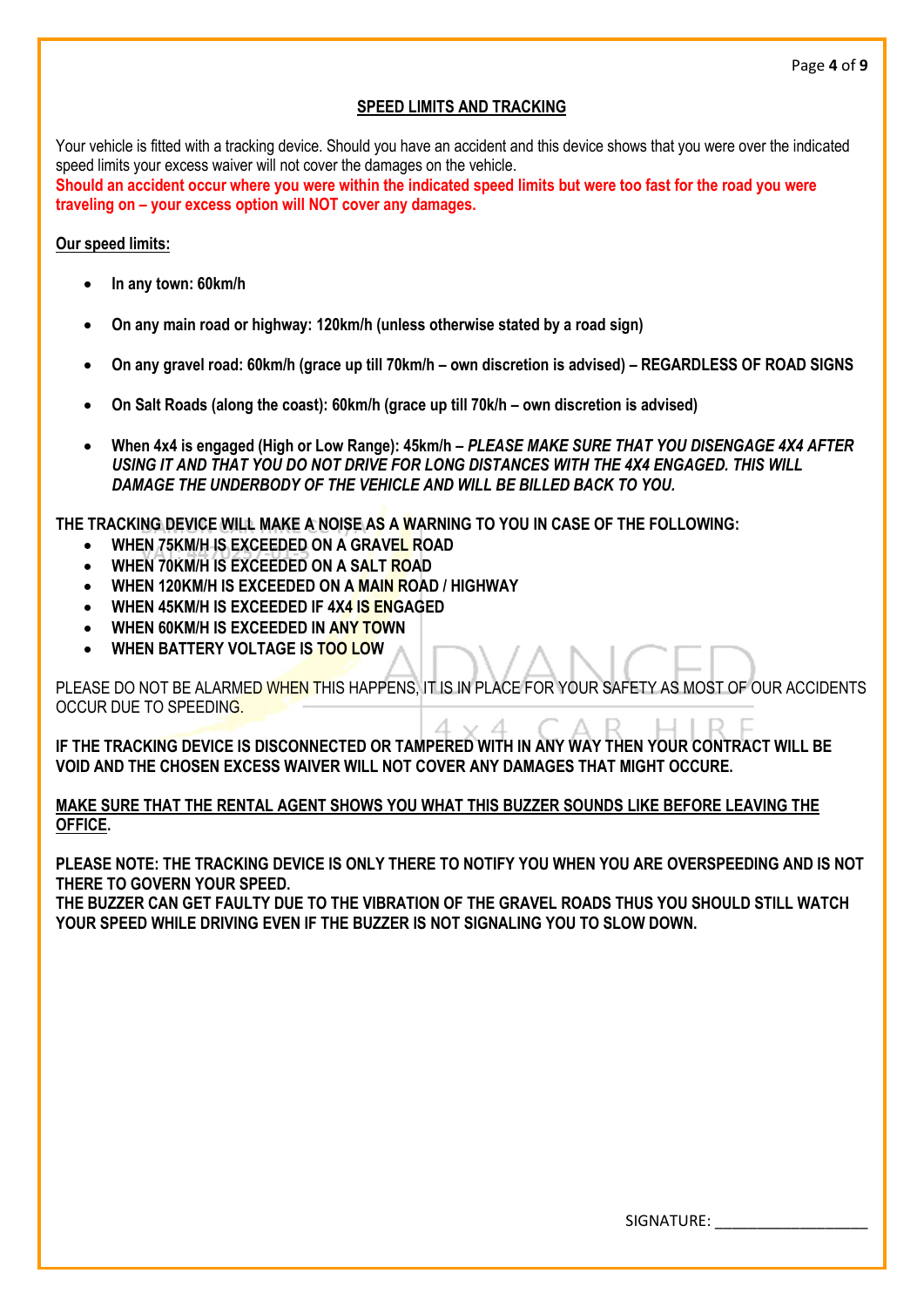#### **FORBIDDEN ROADS**

**You are not allowed to travel on the Van Zyls Pass.**

**You are not allowed to enter the Khaudum Park – should you have a break down we would require 48hours at least to assist as no one enters this park.**

**We also suggest making 100% sure before entering the Moremi (Savute Area) on your own. These places are secluded and can cause you to be stranded for days with no help. Due to the very thick sand clutch and gearbox damage might also occur so please make sure you know how the roads look and that you are well prepared on how to use the 4x4 in this area – should you have a break down here we will also not be able to reach you before 48 hours due to the nature of the roads.**

• **At the moment, the Moremi is flooded, and WATER DAMAGE IS NOT COVERED, so please avoid this area (applicable during summer months).**

**All other numbered roads are accessible only if the conditions are suitable for the Toyota Hilux 2.5 Turbo Diesel 4x4 that you have. If it is found that the conditions you have submitted the vehicle to was not suitable for the vehicle type, then Advanced Car Hire will NOT cover any damages / tow in costs arising from this.**

#### **PARTS / DEFECTS / SITUATIONS NOT COVERED BY THE EXCESS OPTIONS**

**ADVANCED CAR HIRE WILL NOT REFUND ANY REPAIRS DONE TO TYRES AS THIS TYRE CANNOT BE USED AGAIN. WE ALSO DO NOT REFUND ANY NEW TYRES THAT WAS BOUGHT WITHOUT OUR CONSENT.**

Once the two spare tyres we have given you are all used, we will ensure you get replacement spare tyres sent to you from our office.

If any normal wear and tear on the vehicle must be repaired during the trip by an outside supplier that we do not have an account with, you will have to pay the invoice and hand it in to us when the vehicle is returned. A refund will then be processed. This takes about 10 working days to reflect on your **account** – PLEASE TAKE NOTE THAT REFUNDS ARE DONE ON THE END OF EACH MONTH ONLY

**If the vehicle is stolen and the renter can present Advanced Car Hire with the key then the excess option chosen will cover the vehicle. If no key can be presented by renter, then he / she will be held liable for the full market value of the vehicle**

• **When vehicle is hijacked, and key was taken with the vehicle, a police report must be presented to us before the excess option you have chosen will cover you.**

**No damage to camping equipment / vehicle equipment is included in any of the Excess Options. The renter will be held liable for any loss / damage outside of expected wear and tear to camping equipment (this includes Compressor Pumps, tools, Rims, Fridges, Bedding, Tents, Mattresses, GPS, Satellite Phones and Mobile Phones as well) – YOU WILL BE CHARGED FOR THE REPLACEMENT COST OF THE EQUIPMENT, NOT FOR THE 2ND HAND VALUE.**

**No refund will be done by Advanced Car Hire for unplanned accommodation in case of any break down with the car, accident with the car or equipment failure during your trip.**

• **OUR TENTS ARE WATER RESISTANT AND NOT WATER PROOF. THUS, IF HEAVY RAINS ARE ENCOUNTERED YOU SHOULD PLAN AHEAD FOR PROPPER ACCOMMODATION.**

**PLEASE NOTE THAT NONE OF OUR EXCESS OPTIONS COVERS UNDERBODY AND CLUTCH DAMAGE!**  If you have damage to the underbody and / or the clutch of the vehicle outside of expected normal wear and tear the full replacement / repair costs will be charged to you (the client).

**ANY AND ALL DAMAGE TO THE FRONT AND REAR BUMPERS OF THE VEHICLE IS NOT COVERED BY ANY OF OUR EXCESS OPTIONS. YOU WILL BE HELD LIABLE FOR THE FULL AMOUNT OF THE REPLACEMENT OF THE BUMPER (NO REPAIRS WILL BE DONE ON BUMPERS).**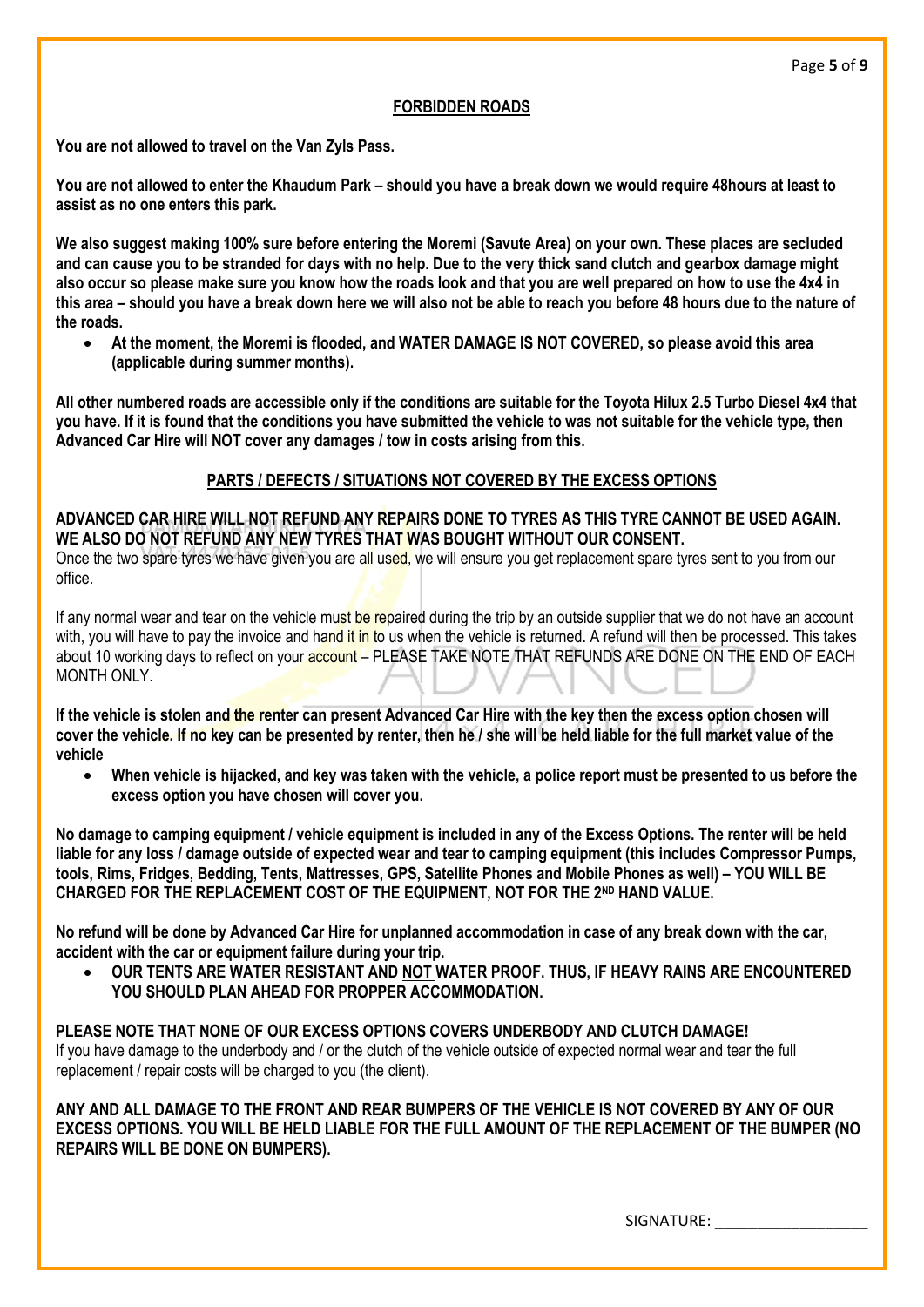**NO DAMAGE TO THE RIMS ON THE CAR IS COVERED BY ANY OF THE EXCESS OPTIONS IN ANY SITUATION. THE FULL REPLACEMENT VALUE OF THE DAMAGED RIMS WILL BE CHARGED TO THE GUEST.**

**NO DEFECTS TO FRIDGE BATTERIES WILL BE REFUNDED BY ADVANCED CAR HIRE.**

- **YOU CAN PUT YOUR FRIDGE ON HIGH WHEN THE CAR IS MOVING, BUT AS SOON AS THE CAR STOPS THE FRIDGE HAS TO BE TURNED TO LOW. IF YOU ARE GOING TO OVERNIGHT, TAKE THE FRIDGE OUT AND PUT IT ON NORMAL POWER (CABLE WILL BE SUPPLIED).**
- **IF THIS IS NOT DONE, YOUR FRIDGE BATTERY WILL BE DRAINED, AND IT WILL NO LONGER WORK UNTILL WE CAN FIND SOMEONE TO RECHARGE THE BATTERY FOR YOU (AT YOUR OWN COST).**

### **NO DAMAGES TO THE CAR OR BREAK DOWN COSTS FOR WHEEL NUTS BREAKING OFF WILL BE COVERED BY ADVANCED CAR HIRE.**

• **THE WHEEL NUTS ARE CHECKED WITH YOU HERE IN THE OFFICE AND IT IS EXPLAINED HOW TO MAINTAIN THEM PROPERLY. THUS, IF THIS IS NOT DONE THE WAY WE EXPLAINED ALL COSTS ARRISING FROM SUCH AN INCIDENT WILL BE BILLED TO YOU.**

Advanced Car Hire is not liable for any personal loss in the case of any accident.

## **ACCIDENTS**

**If you are involved in an accident where there is no third party involved or you were the guilty party in the accident, and your vehicle is a complete write off or is no longer road worthy, then the contract you have signed will no longer be valid regardless if it's the first or last day of the rental.** 

**That means that if you then decide to take a replacement car (year model subject to availability) for the rest of your trip, you must sign a new contract with us, pay for the amount of days you are hiring the replacement vehicle, and the rental amount you have paid for the damaged vehicle will not be refunded to you.**

**If you were within the rules of the contract the excess waiver option you have chosen will still cover the damages on the vehicle (as explained above, with all exclusions considered).**

**PLEASE NOTE:**

• **All tow in costs that arise for the replacement car to be delivered and / or for the accident damage vehicle to be collected will be billed to the client (if it was an accident where no third party was involved or you were the guilty party in the accident).**

**If someone else drove into you and you need a replacement vehicle, we will deliver the replacement vehicle free of charge and again if you were within the rules of the contract your excess waiver option will cover you as well. The replacement vehicle will continue on the same Rental Agreement and no additional charge (outside the excess amount, taking exclusions into account) will be billed to the renter.**

**If you drove into another vehicle then Advanced Car Hire's 3rd Party insurance will cover the damages on "the other" car. The renter will be liable for the damage on the Advanced Car Hire vehicle (taking chosen excess option into account).**

• **"The Namibian Law states that if you drove into the back of another vehicle (stationary or moving) that you are automatically the guilty party." In this case the renter will be liable for all the damage costs on both vehicles.**

I**f there is no medical emergency in the case of an accident, please do not leave our vehicle alone next to the road. Thieves tend to strip the cars if they are left abandoned. Should you decide to leave the vehicle and any loss is suffered by Advanced Car Hire, this will be billed to you the client.**

Give us a call and we will send someone close by to get you and your vehicle safely of the road – this will not take longer than at least two hours (PLEASE KEEP IN MIND WE MAKE USE OF EXTERNAL SUPPLIERS FOR THIS AND ARE SUBJECT TO THEIR AVAILABILTY OF DRIVERS AND VEHICLES).

If someone is badly hurt, then please phone us as well – we do have an agreement with EMED – they will then in turn send a plane or helicopter to get the injured person to a hospital as quickly as possible or the ambulance service closest to you will assist.

SIGNATURE: \_\_\_\_\_\_\_\_\_\_\_\_\_\_\_\_\_\_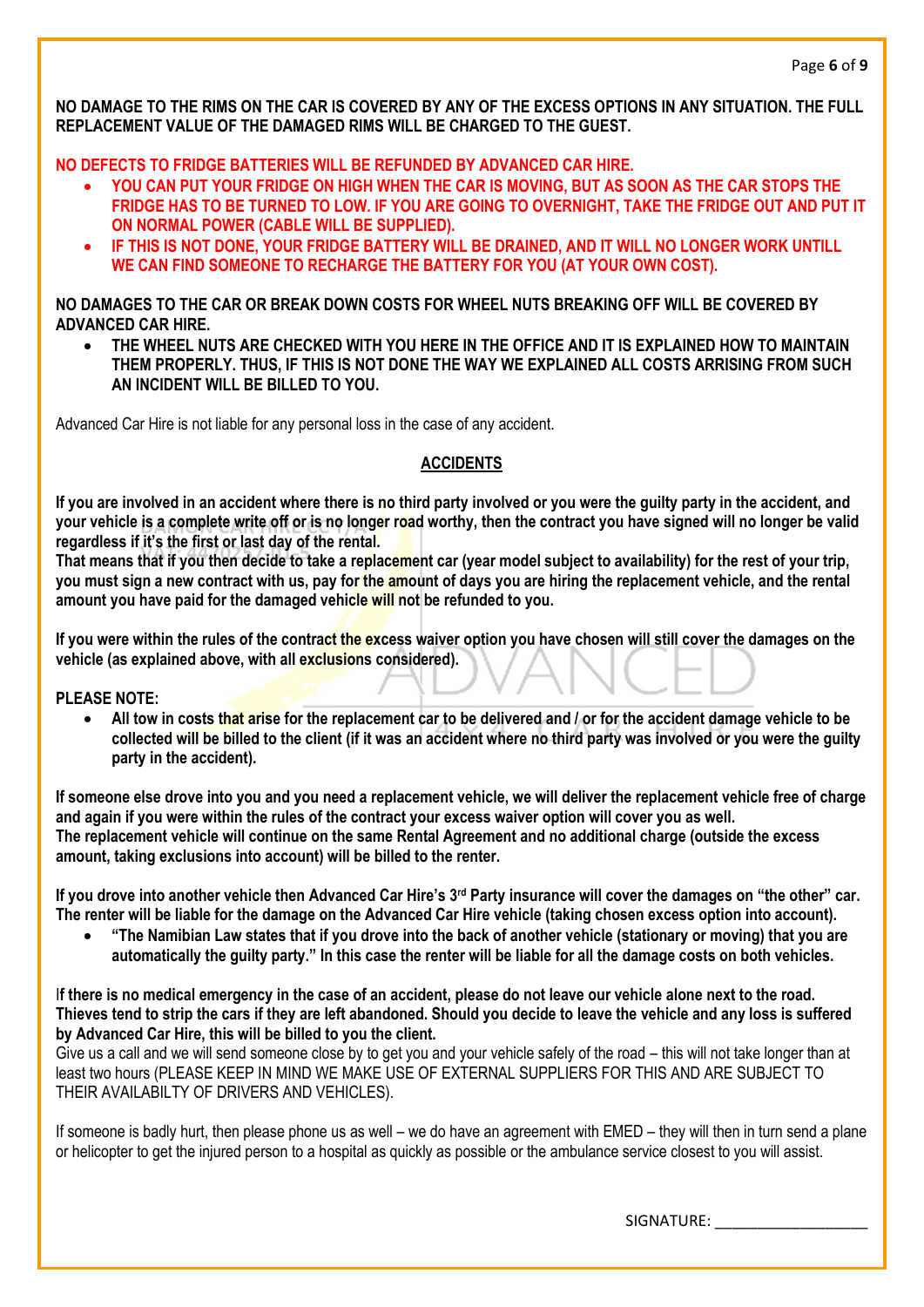### **DAMAGE TO BE REPORTED**

**PLEASE ALSO NOTE: All accidents must be reported to Advanced Car Hire – no matter how minor the damage. If accidents are not reported to us within 24 hours of the accident, any excess option which you have with us will no longer apply to the damage caused to the vehicle. You will be held liable for the full amount of repairs plus the penalty as stated on the contract (N\$ 600.00).**

**Damages / defects to vehicle or equipment that was not reported to Advanced Car Hire in advance to give us a chance to correct the mistake on our costs will not be considered for a refund when the vehicle is returned.**

**Should damage be reported to us and there is no workshop available to assist in your area (this is for less serious problems where vehicle is still able to drive) we will let the problem be looked at, in the nearest town where they are able to help.**

**Replacement vehicles will only be sent if the vehicle is no longer safe to drive and we are not able to find a mechanic to fix the problem within our 24hour period.**

- **From time of call received we have 24hours to get a proper diagnosis on the vehicle by a licenced mechanic of our choice.**
- **If this mechanic is NOT able to sort out the problem there, then we have a further 24hours to get a replacement vehicle to you.**
- **♦ We make use of external suppliers, thus please bear with us to get a hold of someone that is available to take care of your problem.**
- **♦ Most workshops / businesses are closed from Friday @ 17:00 till Monday @ 8:00 – so it will be more of a struggle during a weekend, so please be patient so that we can find a workshop for you.**

## **DRIVING AT NIGHT**

Lastly, you are not allowed to drive at night between towns. The sun sets around 6pm and rises around 6am – between these times you can drive within a town and do game drives and sunrise breakfasts etc. – you are just not allowed on a high way / gravel road between towns. The only reason for this is that we have a lot of animals on our roads at night and it's very difficult to see them, thus resulting in a lot of accidents.

But we do understand that you can have a flat tyre or get held up somewhere, so if you see you are not going to get to your destination before sunset, please give us a call to inform us. If you do attempt to drive at night without phoning us first, your excess waiver option will not cover any damages sustained.

## **EARLY RETURN POLICY**

When a car has to be returned earlier than originally booked the following will apply:

- If there is a medical emergency and this can be proven by a medical certificate  $-60\%$  Refund for days returned earlier
- Any other reason (if we are notified 72 hours in advance) 40% Refund for days returned earlier
- If we are notified less than 72 hours in advance with no proof of medical emergency NO REFUND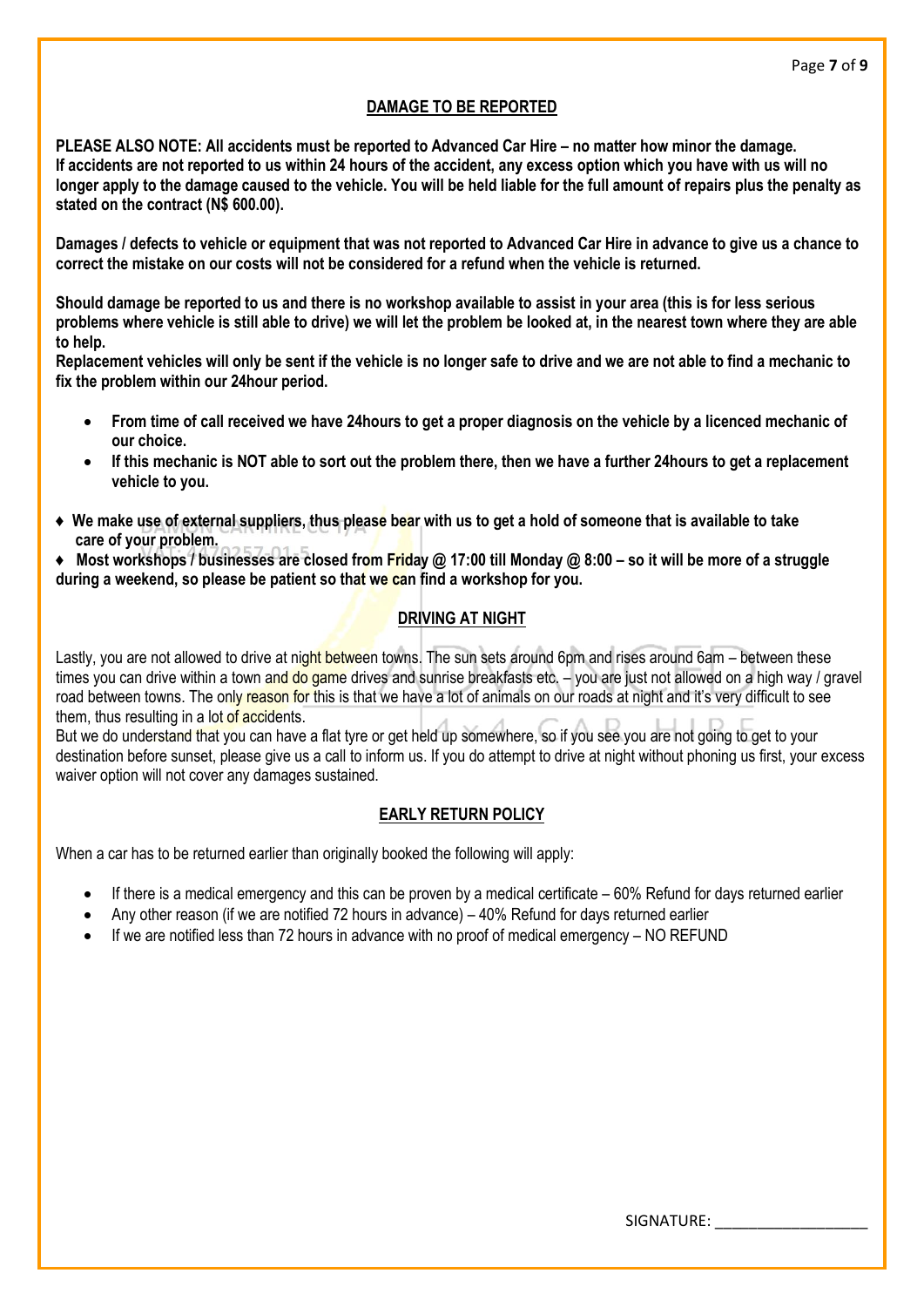## **EVENTS THAT WILL BE VIEWED AS NEGLIGENCE:**

- DRIVING UNDER THE INFLUENCE OF ALCOHOL / DRUGS
- DRIVING WHILE TALKING ON A CELLPHONE
- NOT WEARING YOUR SEATBELT WHILE DRIVING
- DRIVING ON A MAIN ROAD AFTER SUN SET / BEFORE SUN RISE (WITHOUT PERMISSION)
- DRIVING ON THE WRONG SIDE OF THE ROAD
- DRIVING ABOVE INDICATED SPEED LIMITS
- NOT REPORTING ACCIDENTS / DAMAGE TO THE VEHICLE
- DRIVING WITH 4X4 ENGAGED WHEN ITS NOT NEEDED (HIGH OR LOW RANGE)
- OVERSPEEDING WHILE 4X4 IS ENGAGED (HIGH OR LOW RANGE)
- DRIVING THROUGH A RUNNING RIVER (WATER DAMAGE IS NOT COVERED BY ANY EXCESS OPTION) DAMON CAR HIRE CC T/J
- DRIVING WITHOUT A DRIVERS LICENCE ON YOUR PERSON
- NOT USING INDICATORS WHEN NECESSARY
- NOT SWITCHING ON HEAD LIGHTS WHEN NECESSARY (WE WOULD SUGGEST ALWAYS KEEP THEM SWITCHED ON – PLEASE JUST MAKE SURE YOU SWITCH THEM OFF WHEN STOPPING THE VEHICLE AS THEY WILL DRAIN THE BATTERY)

4 x 4

- DRIVING ON UNMARKED ROADS
- DRIVING ON INDICATED FORBIDDEN ROADS (ABOVE)
- USING MECHANICAL DEALER THAT WAS NOT APPROVED BY ADVANCED CAR HIRE
- NOT BEING AT A SAFE FOLLOWING DISTANCE BEHIND A VEHICLE (4-5 SECONDS BEHIND VEHICLE IN GOOD ROAD CONDITIONS AND WITHOUT DUST). YOUR FOLLOWING DISTANCE SHOULD BE CHANGED AS SOON AS VISIBILITY BECOMES LESS.
- NOT ADHEREING TO THE ROAD LAWS OF NAMIBIA
- IF THE ROOF AND/OR BONNET IS DENTED (PLEASE DO NOT STEP OR SIT ON THEM).
- IF THERE IS ENGINE DAMAGE DUE TO OVERHEATING (REGARDLESS OF THE CAUSE). THUS, CHECK THE HEAT GUAGE WHILE YOU DRIVE AND MAKE SURE YOUR VEHICLE IS NOT OVERHEATING IN ANY WAY.
- YOU ARE NOT ALLOWED TO TOW ANYTHING (VEHICLE / TRAILER) WITH AN ADVANCED 4X4 CAR HIRE VEHICLE. ANY DAMAGE THAT ARRISE FROM DOING THIS IS NOT COVERED BY ANY OF THE EXCESS OPTIONS.

SIGNATURE:

 $H$  IRF

ΓAR